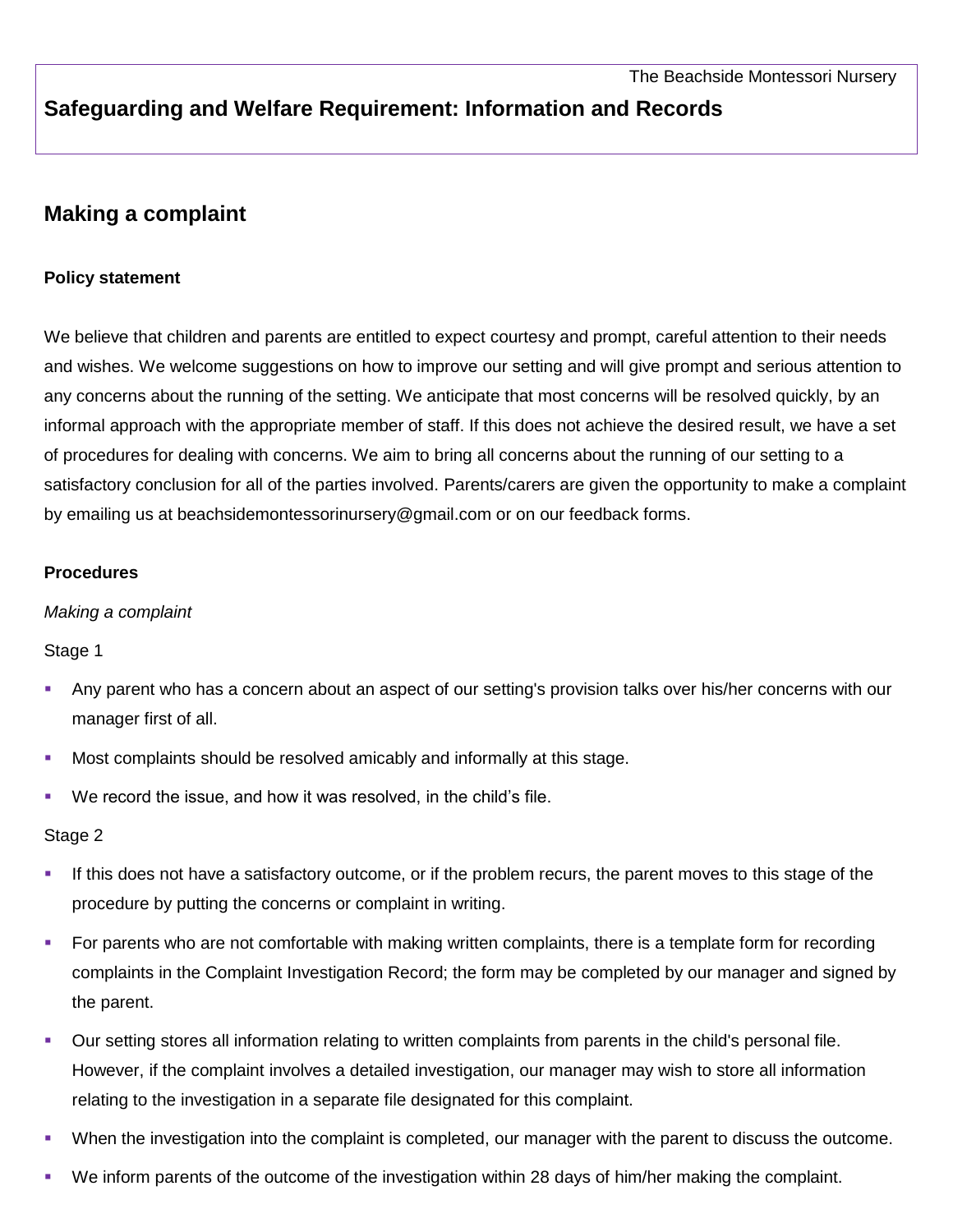When the complaint is resolved at this stage, we log the summative points in our complaint Investigation Record, which is made available to Ofsted on request.

## Stage 3

- If the parent is not satisfied with the outcome of the investigation, he or she requests a meeting with [our manager and/or owner]. The parent may have a friend or partner present if they prefer and [our manager should have the support of the management team/I should have the support of the childminding network].
- An agreed written record of the discussion is made, as well as any decision or action to take as a result. All of the parties present at the meeting sign the record and receive a copy of it.
- This signed record signifies that the procedure has concluded. When the complaint is resolved at this stage, we log the summative points in our Complaint Investigation Record.

#### Stage 4

- If at the stage three meeting the parent cannot reach agreement with us, we invite an external mediator to help to settle the complaint. This person should be acceptable to both parties, listen to both sides and offer advice. A mediator has no legal powers, but can help us to define the problem, review the action so far and
- **The mediator keeps all discussions confidential. They can hold separate meetings with our staff and the** parent, if this is decided to be helpful. The mediator keeps an agreed written record of any meetings that are held and of any advice that they give.

#### Stage 5

- When the mediator has concluded her/his investigations, a final meeting between the parent and our owner is held. The purpose of this meeting is to reach a decision on the action to be taken to deal with the complaint. The mediator's advice is used to reach this conclusion. The mediator is present at the meeting if all parties think this will help a decision to be reached.
- A record of this meeting, including the decision on the action to be taken, is made. Everyone present at the meeting signs the record and receives a copy of it. This signed record signifies that the procedure has concluded.

## *The role of the Office for Standards in Education, Children's Services and Skills (Ofsted) and the Local*

## *Safeguarding Children Board*

- **Parents may approach Ofsted directly at any stage of this complaints procedure. In addition, where there** seems to be a possible breach of the setting's registration requirements, it is essential to involve Ofsted as the registering and inspection body with a duty to ensure the Safeguarding and Welfare Requirements of the Early Years Foundation Stage are adhered to.
- **Parents can complain to Ofsted by telephone on in writing at:**

Ofsted National Business Unit, Piccadilly Gate, Store Street, Manchester M1 2WD